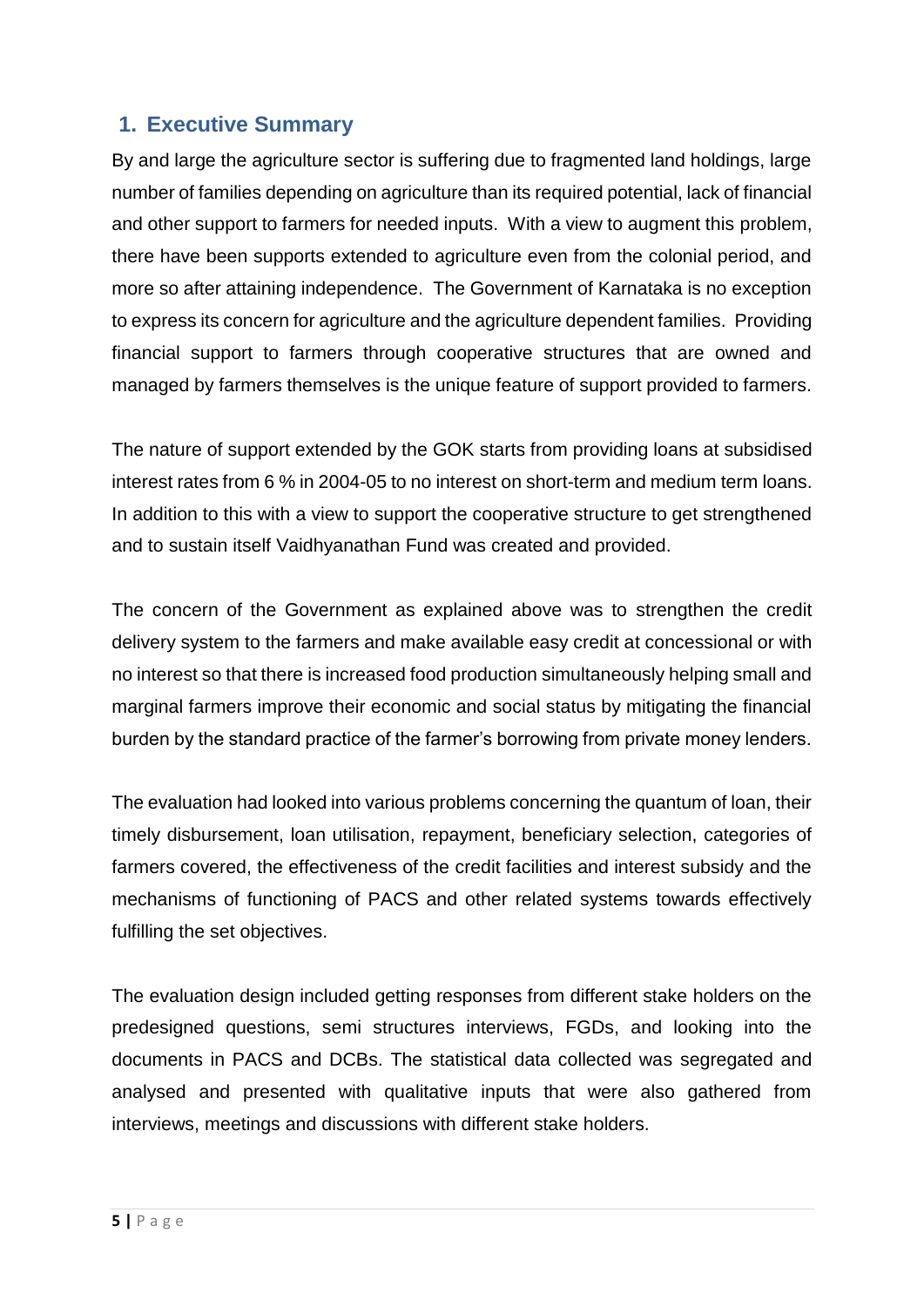The mandate by the KEA to conduct the evaluation by was confined to two districts of each of the four revenue divisions. The selected sampling consisted 160 PACS from 8 districts and 2 DCC Banks. The sampling of beneficiary selection for the study consisted of a mixture of Old and New members, ST/ST/Minority, small medium and big farmers and male and female members.

## **Findings:**

The study team conducted FGD with 2544 farmers across eight districts. No doubt that the farmers are receiving crop loans from PACS/DCCBs, unfortunately the loans sanctioned are untimely and it has not been helping them (farmers) to the extent to which it should have been. Invariably, because of this reason the farmers have to take loans from private money lenders. This has been in one way or the other making the farmers to be in the clutches of private money lenders.

As the time of sanction did not match the agriculture season coupled with nonavailability of seeds, fertilizer and pesticides at one place in majority of PACS the farmers bought these items in the open market. With a view to ensure repayment, old loans are mostly renewed showing in records that the old loans are cleared and the new loans are given afresh.

Some of the PACS followed the guidelines for the selection of farmers and crop based scale of finance and the farmers feel that the scale of finance is not sufficient and the matching of loan to the crops is hardly done.

The categories like the SC, ST and Minorities were covered for the loans though with varying degrees of quantum of loans. The women and disability members were not seen to be covered. The small and marginal farmers did not benefit much as they found the documentation and running around work to be not worth the efforts.

Though some PACS are surviving by doing retail sales and pigmy collection, majority of them do not get sufficient revenue for the maintenance of Co-operative institution. Hence most of the PACS are collecting charges on the loans sanctioned. The Vaidyanathan amount is also used for loan gaps in the DCC banks.